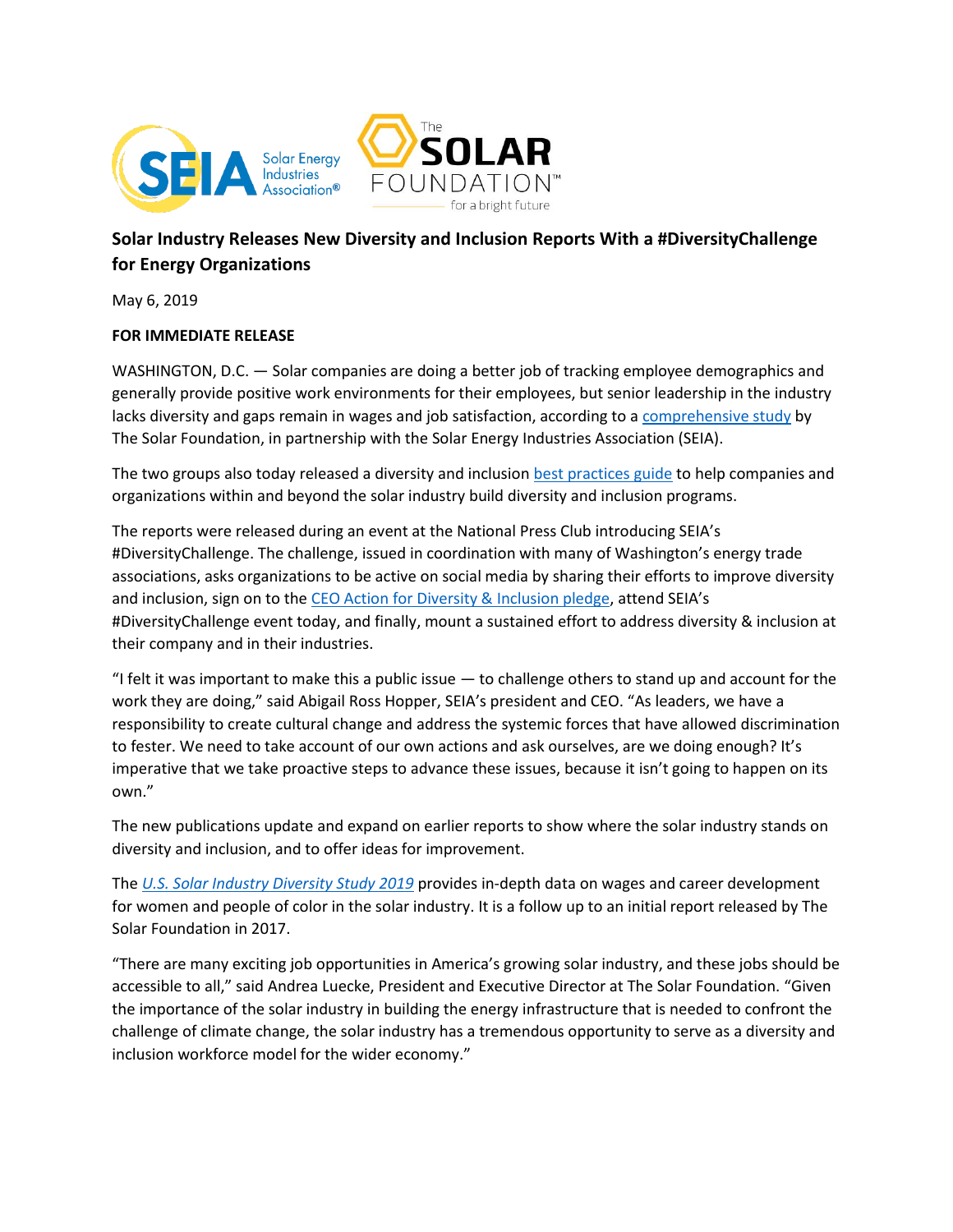The study, based on a statistical survey of solar employers and another survey of employees, found the industry still has more work ahead to meet its commitments to diversity and inclusion in the workforce. Some of the key findings include:

- Among all senior executives reported by solar firms, 88% are white and 80% are men.
- Women in solar make 74 cents on the dollar compared to men. The median wage reported for men was \$29.19, while for women it was \$21.62. Moreover, 52% of men feel they have successfully moved up the career ladder, compared to only 37% of women.
- Solar companies tend to rely on personal or professional networks in hiring, but this may limit their ability to recruit diverse candidates. Only 28% of Hispanic or Latino employees found their jobs through a referral or by word of mouth, compared to 49% of non-Hispanic employees. Only 28% of black or African American employees found their job in this way, compared to 44% of white employees.
- Just 36% of solar companies formally track employee demographics and diversity. However, this is an increase from the 2017 study, when only 27% of companies did so.
- The majority of solar employees surveyed reported a positive working environment. 73% of respondents agreed their firm cultivates a culture of respect, equity and positive recognition of differences.

Overall, the solar industry has more work to do in order to reflect the diversity of the overall population, a challenge that is shared with the wider energy industry. The Solar Foundation's *[National Solar Jobs](https://www.thesolarfoundation.org/national/)  [Census 2018](https://www.thesolarfoundation.org/national/)* found that women make up 26% of the solar workforce, black or African American workers comprised 8%, Hispanic or Latino workers represented 17%, and Asian workers comprised 9%.

"Diversity and inclusion are essential to making the solar industry as accessible as possible," said Scott Wiater, President and CEO of Standard Solar. "While the industry is working hard toward expanding into all communities, studies like this highlight where the gaps are so we can do a better job on filling them. Over time, we hope that our industry workforce will be as diverse as our world, and studies like this will help us get there."

**[More testimonials from a wide range of leaders among solar companies, energy nonprofits, and other](https://www.thesolarfoundation.org/diversity/testimonials/)  [organizations can be viewed here.](https://www.thesolarfoundation.org/diversity/testimonials/)**

The [Diversity Best Practices Guide for the Solar Industry](https://www.seia.org/diversity) offers suggestions for building and sustaining a diverse and inclusive culture, provides case studies on actions currently undertaken by leading solar organizations, and points out areas where organizations can examine their work practices and look for areas of improvement.

The Guide is organized into five key focus areas, and provides best practices and tactics for a variety of workforce-related topics, including outreach and recruitment, interviewing and hiring, retention, upward mobility, and cultural inclusivity. The Guide was developed in partnership with SEIA members and external experts in the Human Resources and diversity & inclusion field.

*###*

## **About SEIA®:**

Celebrating its 45th anniversary in 2019, the Solar Energy Industries Association® is the national trade association of the U.S. solar energy industry, which now employs more than 242,000 Americans.